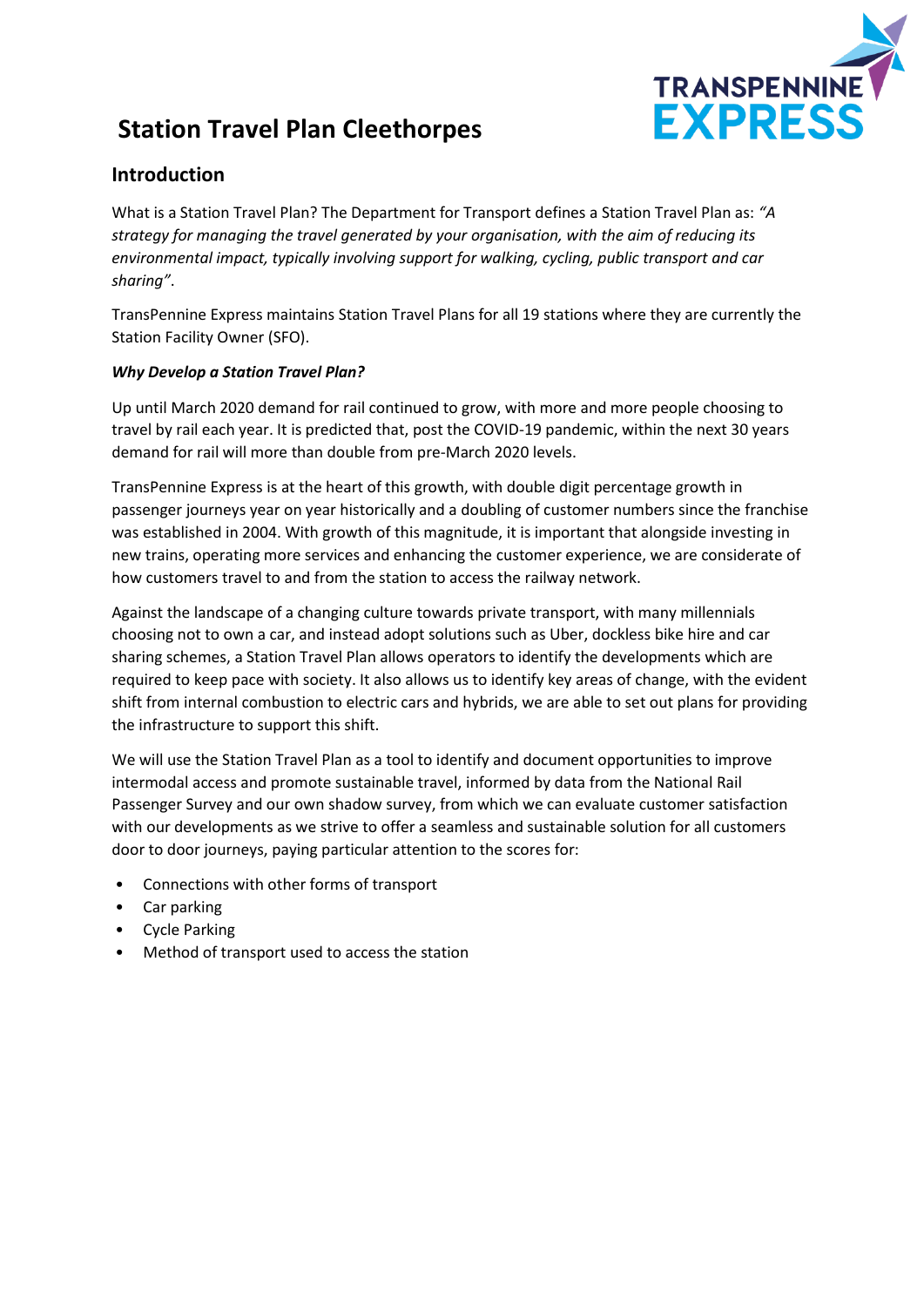### **Process**



The development of our Station Travel Plans is led by TransPennine Express, with a commitment to produce and maintain Station Travel Plans for each of the 19 stations which the franchise manages. The Accessibility & Integration Manager is responsible for the production and upkeep of the Station Travel Plans and will involve and consult with relevant Stakeholders at each stage of the production of the plan. This group is likely to be comprised of representatives from the Local Authority, user groups, Community Rail Partnerships, TOCs and other transport operators. The following process will be undertaken in the production and revision of the plan:

#### **Step 1**: Site Audit

A tour of the station and surrounding area will be carried out to gain an understanding of the existing facilities. There will be fact-finding visits, followed up by an accompanied visit with stakeholders to confirm details. This will form a base upon which any improvements will be measured. For the 2020/21 plan, this has been done in compliance with Government guidance on social distancing at the time of this update being made.

#### **Step 2**: Analysis

- Review of the latest NRPS data with interrogation of statistics for 'Connections with other forms of public transport' and 'Facilities for car parking'.
- Review of the latest Shadow NRPS data with interrogation of statistics for 'Connections with other forms of public transport' and 'Facilities for car parking'.
- Review of Customer Relations data to identify any trends with regards station access.
- Review of commercial data for car parking, sales of multi-modal tickets (where available)

#### **Step 3**: Aims, Objectives and Targets

SMART objectives will be determined and agreed with the aim of delivering improvements based upon the findings of the analysis and site audit.

#### **Step 4**: Action Planning

Specific tasks and timescales will be applied in order to achieve the agreed objectives.

#### **Step 5**: Implementation and Delivery

The action plan will be implemented within the specified timescales. Where required, funding will be sought from all available sources. Where actions are aligned to other business plan actions, the requirements may be combined to deliver efficiencies.

#### **Step 6**: Monitoring and Refinement

The actions will be frequently reviewed against target to ensure that progress is being made. The Station Travel Plans will be reviewed and updated annually to ensure they are relevant and continue to drive improvement.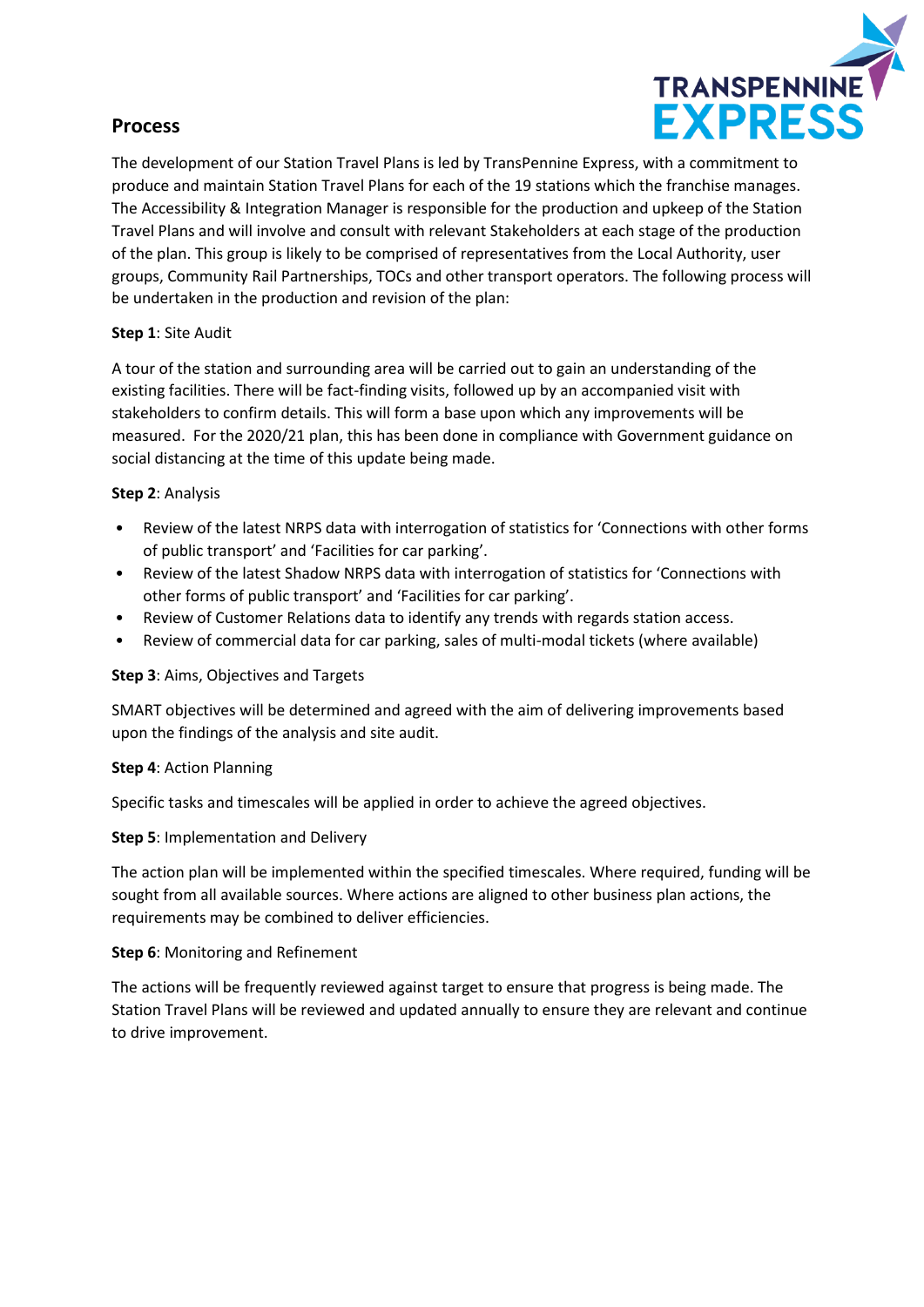

# **Stakeholders General**

**Transport for the North** works with the Department for Transport, Local Authorities and other bodies to specify and deliver high-quality rail services across the north of England, including being involved in the specification and management of the Northern and TransPennine Express franchises. TfN's Long-Term Rail Strategy for the North of England (2015) concentrates on four main areas:

- *Better Connectivity, with targeted improvements to journey times, service frequencies and improved connections to make end-to-end journey times quicker.*
- *A more coherent and user-friendly network: a network with the visible coherence of the London Underground delivered over the North's wide geography. This will need defined categories of train services as well as planning the North's many routes to operate together as a single whole with a single simplified fares structure.*
- *Increased capacity, both on-train so that passengers do not experience excessive overcrowding and on-track so additional demand for economically worthwhile passenger and freight movements can be accommodated.*
- *Cost effectiveness. As use of the North's rail services grows, running costs per passenger and tonne of freight carried need to fall. The key to achieving this is investment.*

**Rail Delivery Group -** set up after privatisation in 1993, the Association of Train Operating Companies (ATOC) brings together all train companies to preserve and enhance the benefits for passengers of Britain's national rail network. The change to the Rail Delivery Group (RDG) brought with it a new mission statement: *"Enabling rail companies to succeed by delivering a successful railway"*

The RDG defines their purpose as to enable passenger and freight operators and Network Rail to succeed by delivering better services for their customers. This ultimately benefits taxpayers and the economy. Their work is focused on four transformational portfolios:

- *Today's railway - improving punctuality, reliability and value for money*
- *Customer experience - modernising ticketing and improving door-to-door journeys*
- *Industry reform - improving industry structures to enable excellence*
- *Tomorrow's railway - better planning for the railway's future*

Source: [www.raildeliverygroup.com/about-us](http://www.raildeliverygroup.com/about-us)

**Sustrans -** are a national charity helping to make travel by foot, bike or public transport more popular for everyday journeys. They work across communities, with policymakers and other organisations to help people choose healthier, cleaner and cheaper journeys, contributing to better places and spaces to move through and live in. Their vision is that by 2020 80% of local journeys will be made by bike, foot or public transport, double the current figure of 40%. Improving the accessibility of TransPennine Express's railway stations can clearly help reduce the need to travel by car and increase the proportion of journeys undertaken using more sustainable modes. Sustrans works to develop the National Cycle Network, which is a series of safe, traffic-free paths and quiet on-road cycling and walking routes that connect to every major town and city. The Network passes within a mile of half of all UK homes and now stretches over 14,000 miles across the length and breadth of the UK.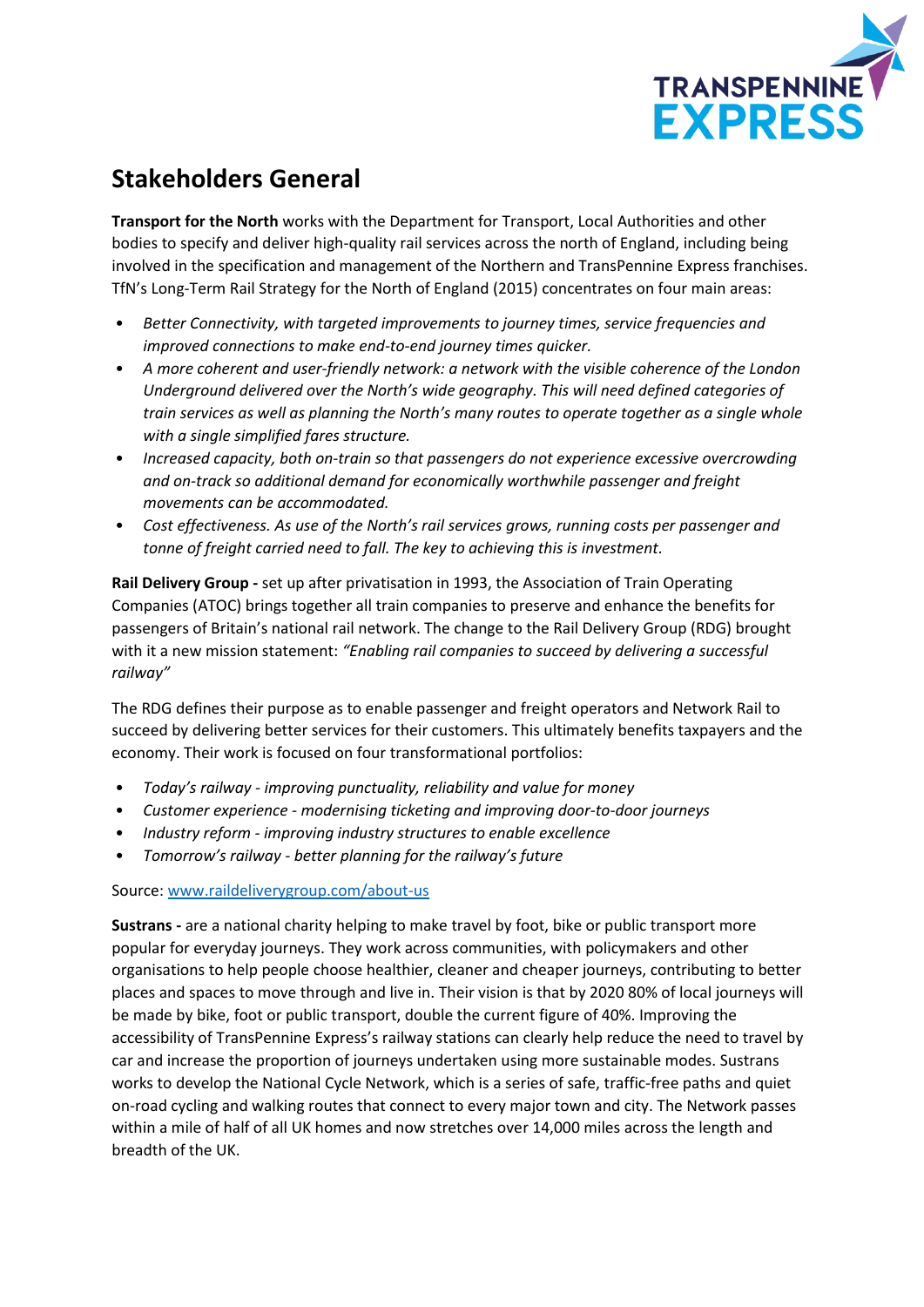

# **Stakeholders**

## **Specific**

#### **Local Authority**

#### **North East Lincolnshire Council**

The council have produced a Local Transport Plan, which sets out the vision, policies, strategies, and priorities for the improvement of highways, access, and connectivity of the local transport system in North East Lincolnshire.

It runs from April 2011 and covers an initial period of 15 years. It is designed to set out the role of transport, access, and connectivity in delivering the overarching economic, social, and environmental policies within North East Lincolnshire in addition to meeting existing highway commitments.

In addition to undertaking our statutory responsibilities as a Local Transport Authority, the LTP3 is geared towards the specific regeneration projects which have been identified as crucial to the region's future. These include:

- The generation of quality jobs in port activities, logistics and industry in Immingham and along the South Humber Bank.
- Redeveloping Grimsby Town Centre as a centre for commerce and retail.
- Creating a vibrant and successful visitor resort in Cleethorpes.
- Attractive, mixed commercial and residential uses along Freeman Street.
- New homes and associated services in the East Marsh Housing Renewal Area.

To ensure that the infrastructure supports these projects, North East Lincolnshire council have, together with their stakeholders, devised eight Local Transport Challenges. The challenges are to:

- Enable sustainable growth through effective transport provision.
- Improve journey times and reliability by reducing congestion.
- Support regeneration and employment by connecting people to education, training and jobs.
- Enable disadvantaged groups or people living in disadvantaged areas to connect with employment, healthcare, social and leisure opportunities.
- Improve the health of individuals by encouraging and enabling more physically active travel.
- Provide safe access and reduce the risk of loss, death or injury due to transport accidents or crime.
- Improve the journey experience on the local transport network.
- Ensuring that transport contributes to environmental excellence, including managing air quality and reducing transport-related greenhouse gas emissions.

#### **Rail User Groups**

Friends of the Brigg & Lincoln Lines

Friends of the Barton Branch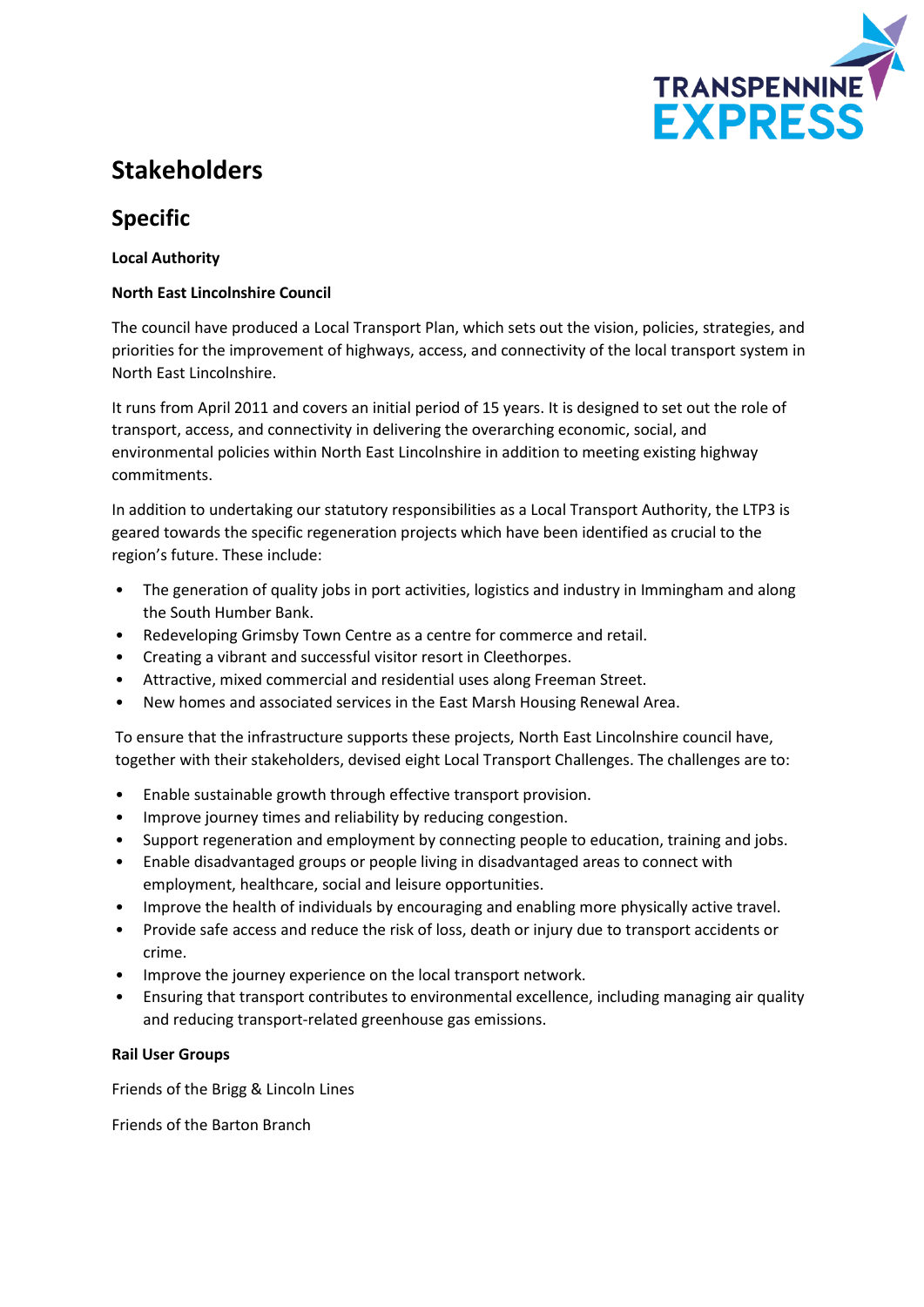# **Local Area**



## **Station Details**

Cleethorpes Railway Station, Station Approach, Cleethorpes, North East Lincolnshire, DN35 8AX.

Station Manager - Dan Fox Group Station Manager (Humber) Local Authority – North East Lincolnshire Council

## **Train Services**

Cleethorpes is the terminus station for the south TransPennine Express route, connecting the coastal towns with Doncaster and Sheffield, continuing through to Manchester airport. Customers can also travel threw to Grimsby and Barton regularly. Timetables can be found at <https://www.tpexpress.co.uk/travel-updates/timetables>

Cleethorpes is a seaside resort located on the estuary of the Humber river in North East Lincolnshire. The main industry for the town is tourism, having been established as a resort in the 19th century. The population of Cleethorpes is estimated at around 40,000. The station is located a short walk from the town centre and is conveniently placed for access to the promenade and pier. This makes the train a popular choice for families in the summer travelling to the seaside. There are a number of tourist attractions within Cleethorpes, and most of these are accessible by walking from the station or using local bus services.

## **Useful Links**

Key Local Attractions and Events

[www.tpexpress.co.uk/explore-the-northand-scotland/destinations/cleethorpes](http://www.tpexpress.co.uk/explore-the-northand-scotland/destinations/cleethorpes)

Station Facilities Information

[www.tpexpress.co.uk/travelling-withus/station-information/cleethorpes](http://www.tpexpress.co.uk/travelling-withus/station-information/cleethorpes)

Station Footfall Statistics

[www.orr.gov.uk/statistics/publishedstats/station-usage-estimates](http://www.orr.gov.uk/statistics/publishedstats/station-usage-estimates)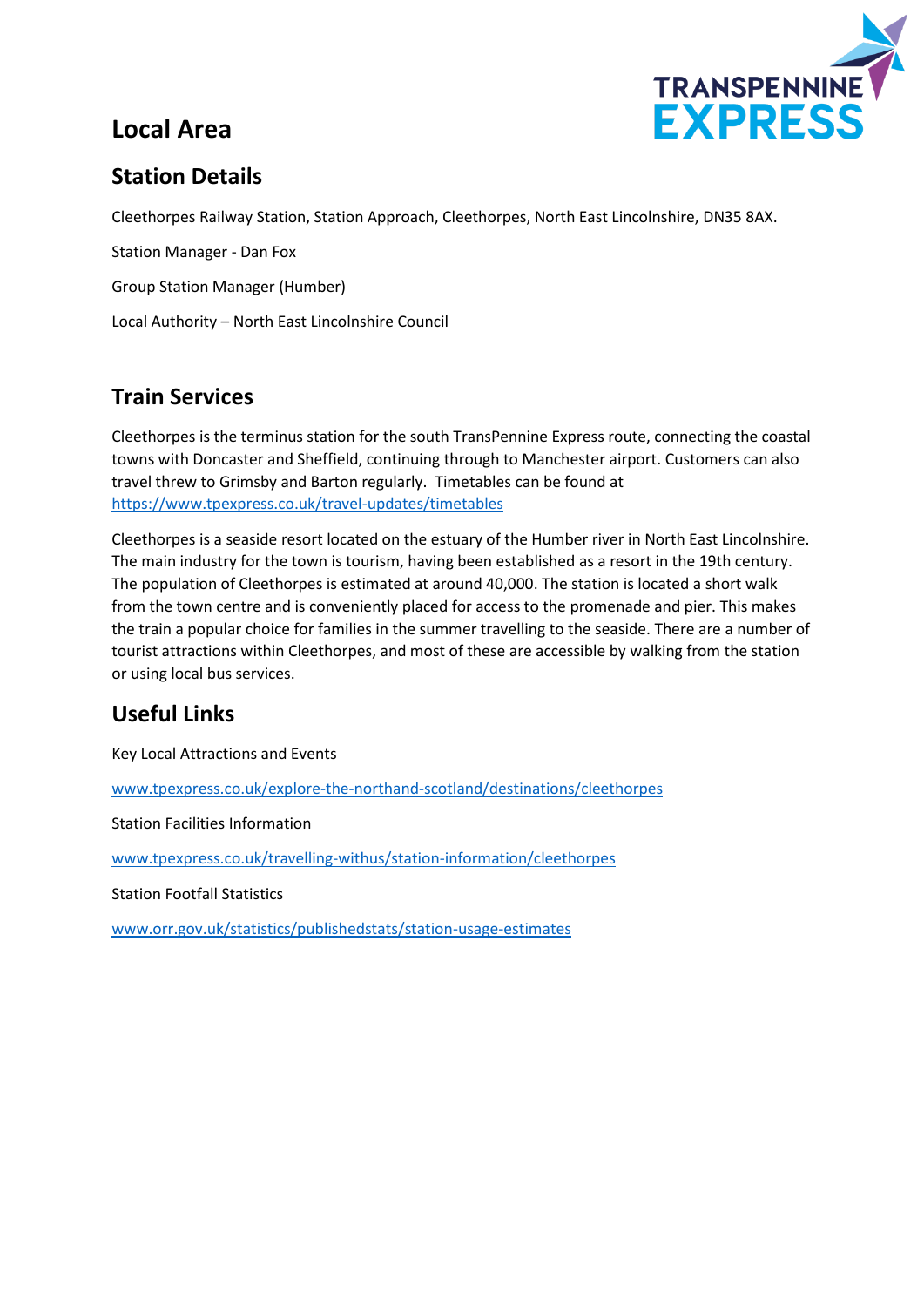# **Cycling**



## **National Cycle Routes**

#### **Overview**

#### **National Cycling Route 1**

This route runs the length of the UK from Dover to the Shetland Islands via the east coast of England and Scotland. Covering a distance of 1695 miles, made up of a mixture of on road and traffic free sections, this also forms part of the Euro-Velo 12 route which runs through Norway and Holland.

The route is split into 12 sections, with section 4 being the closest to Cleethorpes.

#### **Section 4 – Hull to Fakenham**

Traffic Free Route (Not on the National Cycling Network)

Route 1 passes within 10 miles of the station. There is currently no specific cycling link from the station to route 1, with cyclists being required to make use of the road network to make this journey.

#### **Near the Station**

Locally, routes have been consolidated and the 110 route now provides a continuous link from the coast to Route 1, concluding just before the railway station on the promenade.



#### **Cycle Routes**

On Road Route (National Cycling Network) On Road Route (Not on the National Cycling Network)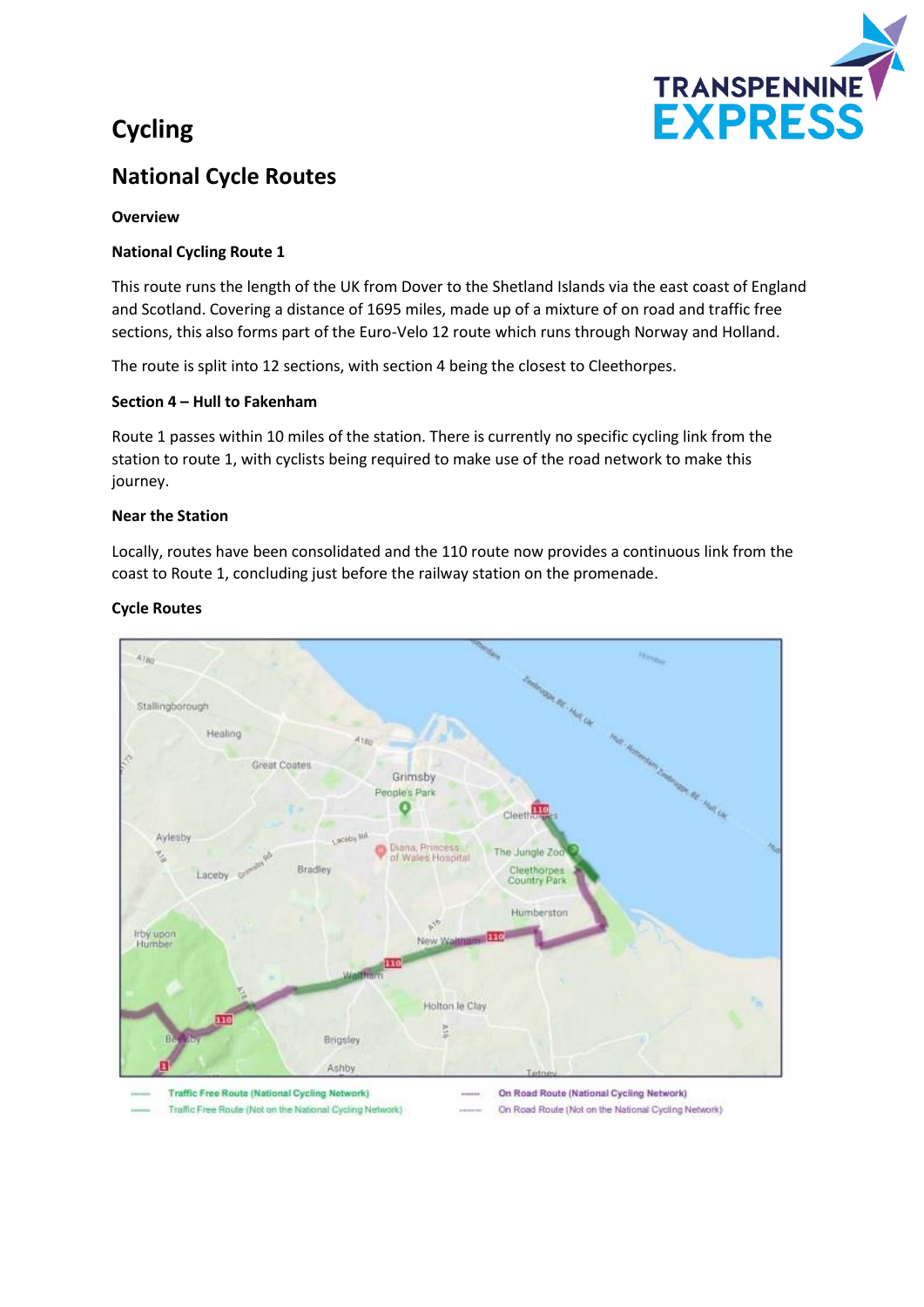#### **Useful Links**

#### **Sustrans**



#### [www.sustrans.org.uk](http://www.sustrans.org.uk/)

The charity that makes it easier for people to walk and cycle.

#### **Cycling UK**

#### [www.cyclinguk.org](http://www.cyclinguk.org/)

National cycling campaign group offering advice to cyclists of all abilities.

#### **North East Lincolnshire**

[www.nelincs.gov.uk/sports-andleisure/cycling-walking-and-riding/cyclinginformation/](http://www.nelincs.gov.uk/sports-andleisure/cycling-walking-and-riding/cyclinginformation/)

Information about cycling in the region.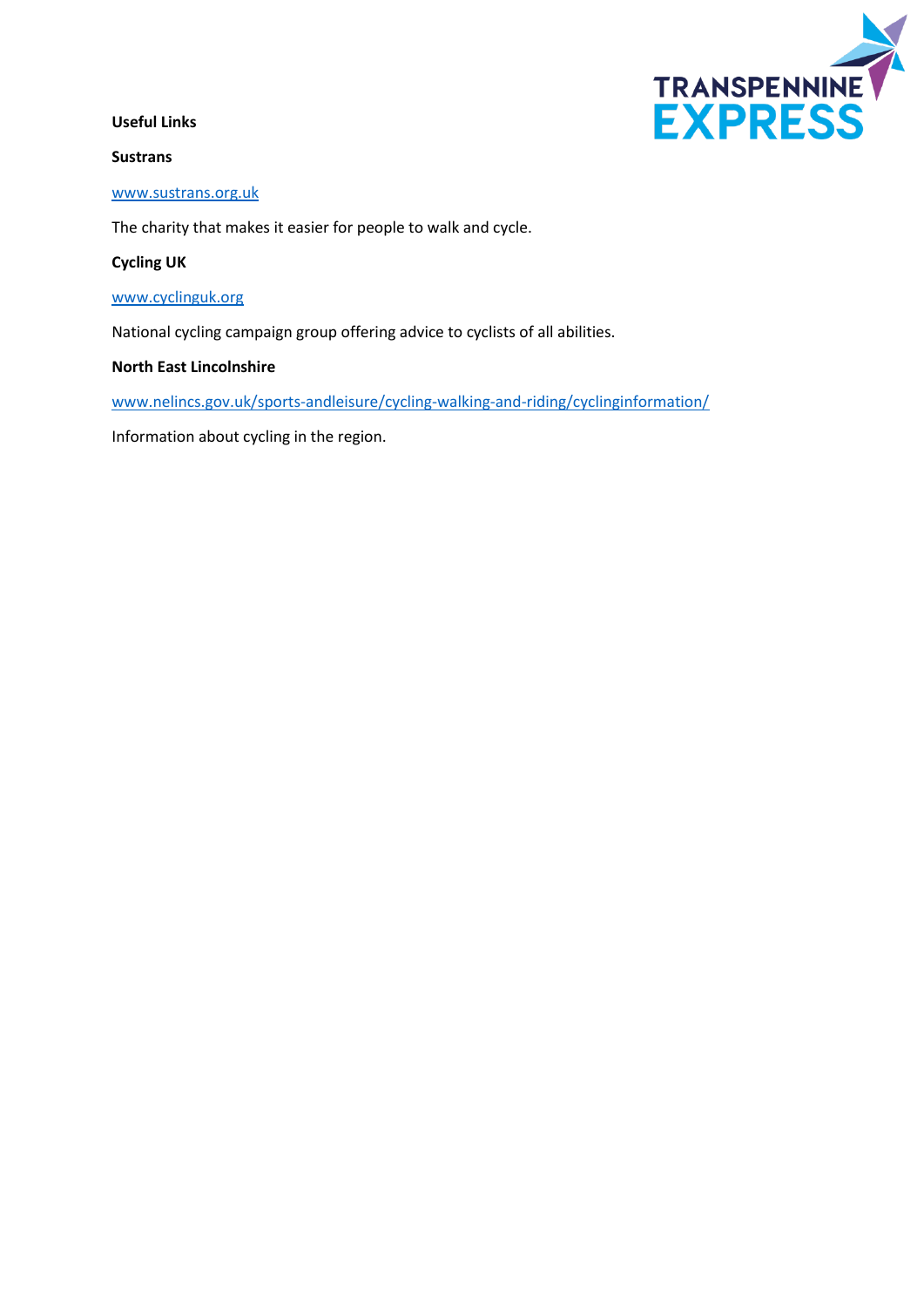

# **Cycling**

## **Cycle Parking**

#### **Overview**

In 2019, Cleethorpes station benefited from a new cycle hub, developed in the former ticket office, with secure cycle storage, repairs, servicing and hire. This is an invaluable asset to the station and will hopefully see demand for cycle parking at the station grow. The current provision will remain in addition to the new hub, offering convenient cycle parking on the station concourse.

### **Concourse**



| <b>Spaces</b>             | $12^{\circ}$            |
|---------------------------|-------------------------|
| <b>Storage Type</b>       | <b>Sheffield Stands</b> |
| <b>Security</b>           | Covered by CCTV         |
| <b>Weather Protection</b> | <b>Station Canopy</b>   |
| <b>Utilisation</b>        | <b>BO</b>               |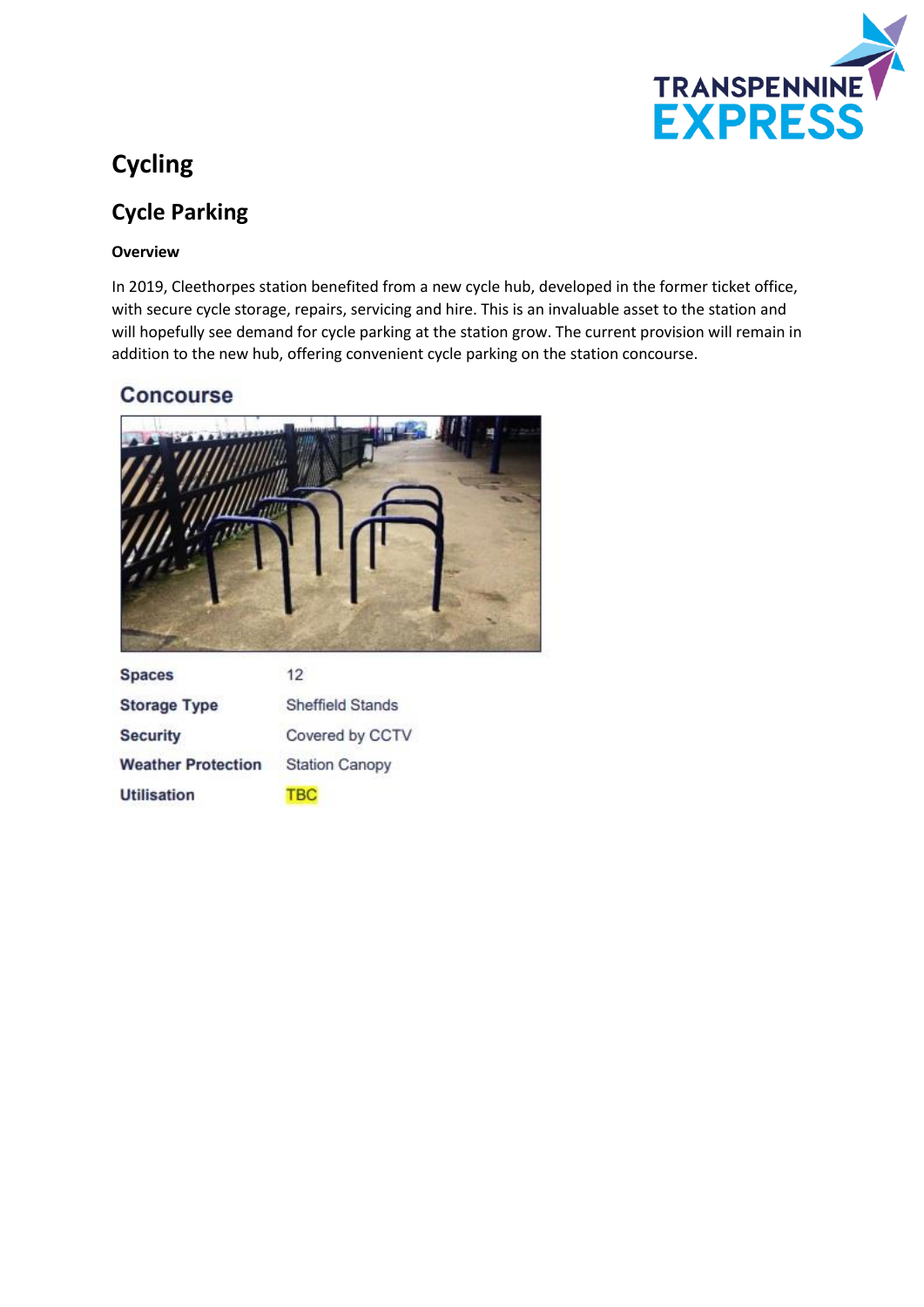# **Walking**



### **Pedestrian Access**

#### **Overview**

There is good pedestrian access to all sides of the station, with a large pedestrianised area which runs from Station Road and Grant Street to the promenade at the main entrance. There is stepped entry from the promenade to the station concourse, and level access from the car park. There is pedestrian wayfinding signage on the promenade and at the top of the pedestrianised area leading to Station Road and Grant Street. There are very few difficult crossing points. There is no dedicated pedestrian crossing from the station side of the promenade to the pier, but there are speed humps which create natural crossing points through traffic calming. There is a zebra crossing on Grant Street for anyone accessing the station from Grant Street car park.

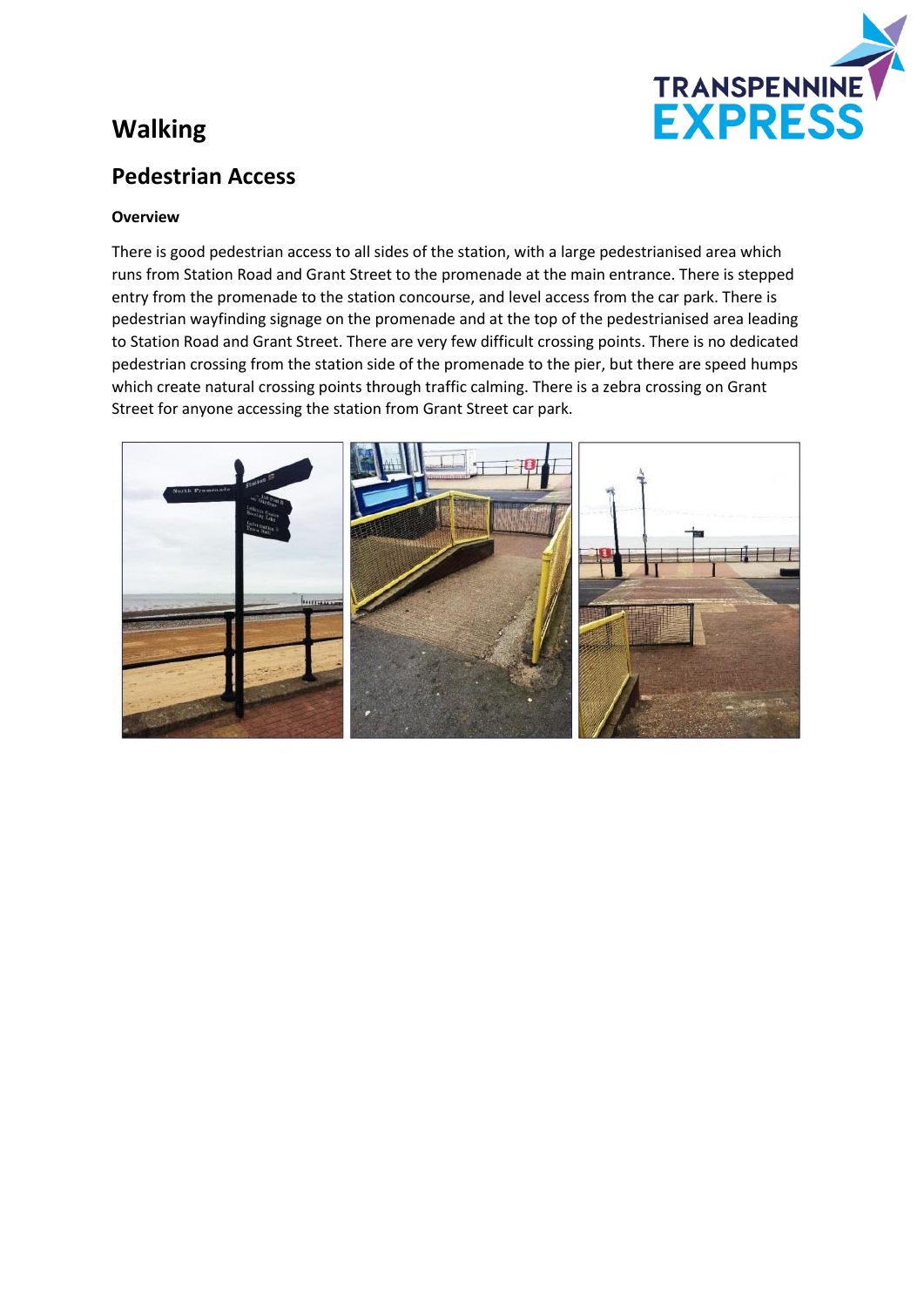

# **Public Transport**

### **Bus Services**

#### **Overview**

The closest bus stops to Cleethorpes Railway Station are located on the A1098 (High Street), which is the main road running through the town. There are also bus stops on Sea Road and Isaac's Hill, or slightly further away on St Peter's Avenue. They are all within walking distance of the station. There is a ready supply of bus services linking to key parts of the town as well as to villages and local towns, including Grimsby, giving useful links to locals and tourists alike.



#### **Useful Links**

#### **National Rail Enquiries** - <http://www.nationalrail.co.uk/posters/CLE.pdf>

Onward travel posters are available for the majority of UK railway stations with local bus service information. These can be found online or displayed at the station entrance

#### **PlusBus** [www.plusbus.info](http://www.plusbus.info/)

Offering discounted city centre bus travel when purchased with a rail ticket.

**Traveline** [www.traveline.info](http://www.traveline.info/) 08712002233

Providing information about local bus services.

#### **NextBuses** [www.nextbuses.mobi](http://www.nextbuses.mobi/)

A web or app-based service which can help you to find the bus times for your stop. Simply search for a bus stop by entering a postcode, street & town or a stop name & town.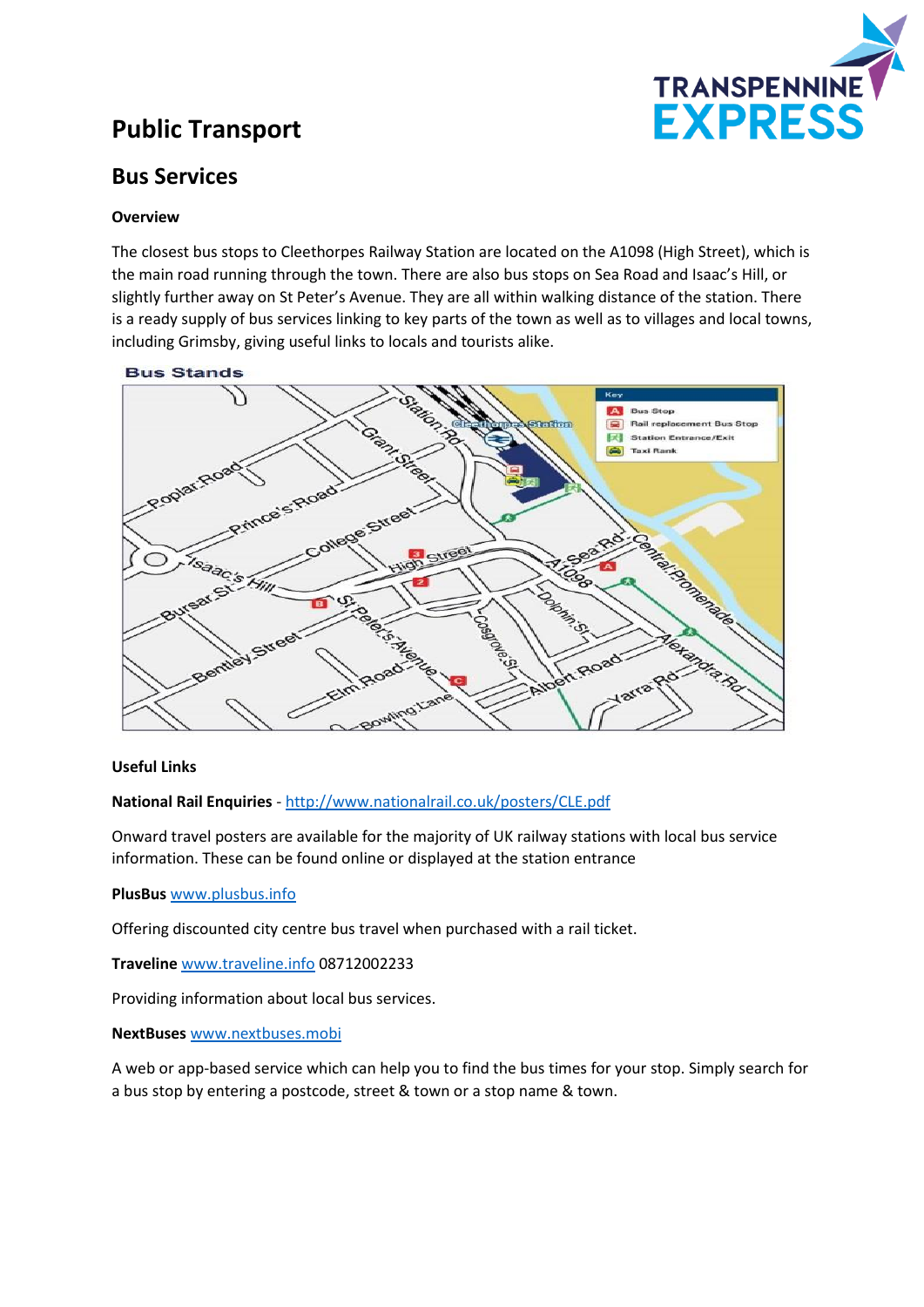

# **Road Access**

## **Major Road Network**

#### **Overview**

The main road serving Cleethorpes is the A180, which heads west and forms the M180 at Scunthorpe, before linking up with the M1 and M62. This dual carriageway is the main artery serving the town, and as such can become congested, especially in the summer months.

#### **Road Network Map**



## **Road Access**

### **Local Road Network**

#### **Overview**

Cleethorpes has a good network of roads creating a grid as you approach the coast, meaning that alternative routes can quickly be used to link up with the main arterial routes further out of town. Access to the station however is reliant upon the use of the A180 and passing through the town centre. Access to the station car park requires vehicles to turn sharply, doubling back upon themselves, however visibility at this junction is good.<br>Road Network Map

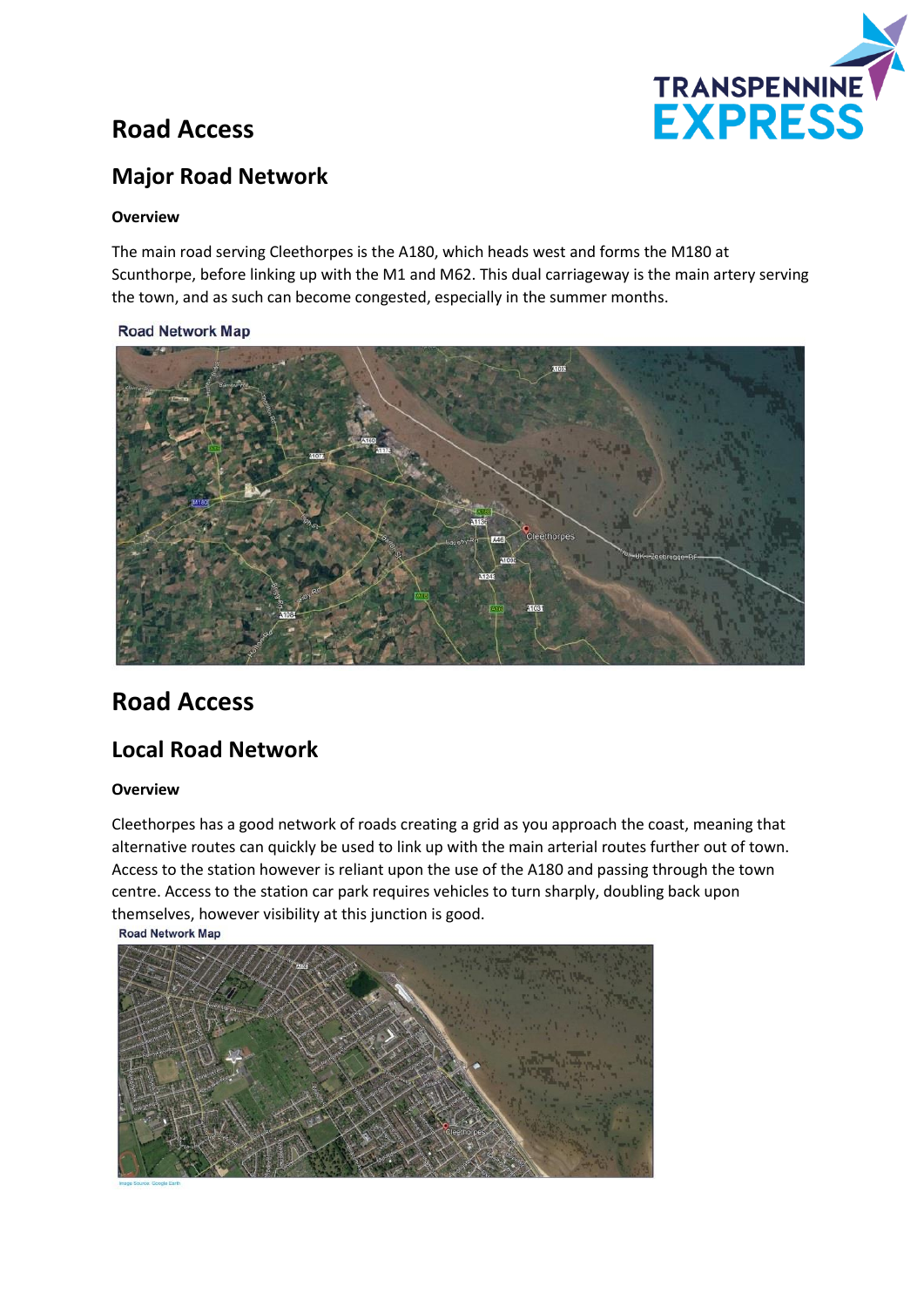

# **Road Access**

## **Car Parking**

#### **Overview**

Car parking provision at Cleethorpes station is low, with a small car park at the station, and a small number of council and privately owned and managed car parks within the vicinity. During 2019, TransPennine Express expanded car parking capacity at the station by developing land beyond the former station building.

#### **Car Parking Locations**



**Station Car Park** Managed by APCOA on behalf of TransPennine Express

- **Grant Street Car Park**  $\overline{2}$ Managed by North East Lincolnshire Council
- **Grant Street Car Park (Arcade)**  $\overline{\mathbf{z}}$ Managed by UKCPS
- **Additional Station Car Park (Under Development)** Managed by APCOA on behalf of TransPennine Express

#### **Station Car Park**



40

 $\overline{2}$ 

**Standard Bays Blue Badge** Premium **Car Share EV Charging** Total Motorcycle



- Car parking charges apply at all station car parks managed by TransPennine Express. Prices vary by location.
- $\mathbf{0}$ Blue Badge holders benefit from  $\mathbf{0}$
- free parking, with all car parks  $\mathbf{0}$ managed by TransPennine
- Express achieving the British 42
- **Parking Association Disabled**  $\overline{4}$ Parking Accreditation with a minimum of 5% of all parking dedicated to Blue Badge spaces.



## **Road Access**

## **Drop Off / Pick Up**

#### **Overview**

There is no allocated drop off / pick up location for this station. Many customers are dropped off / picked up from the station car park.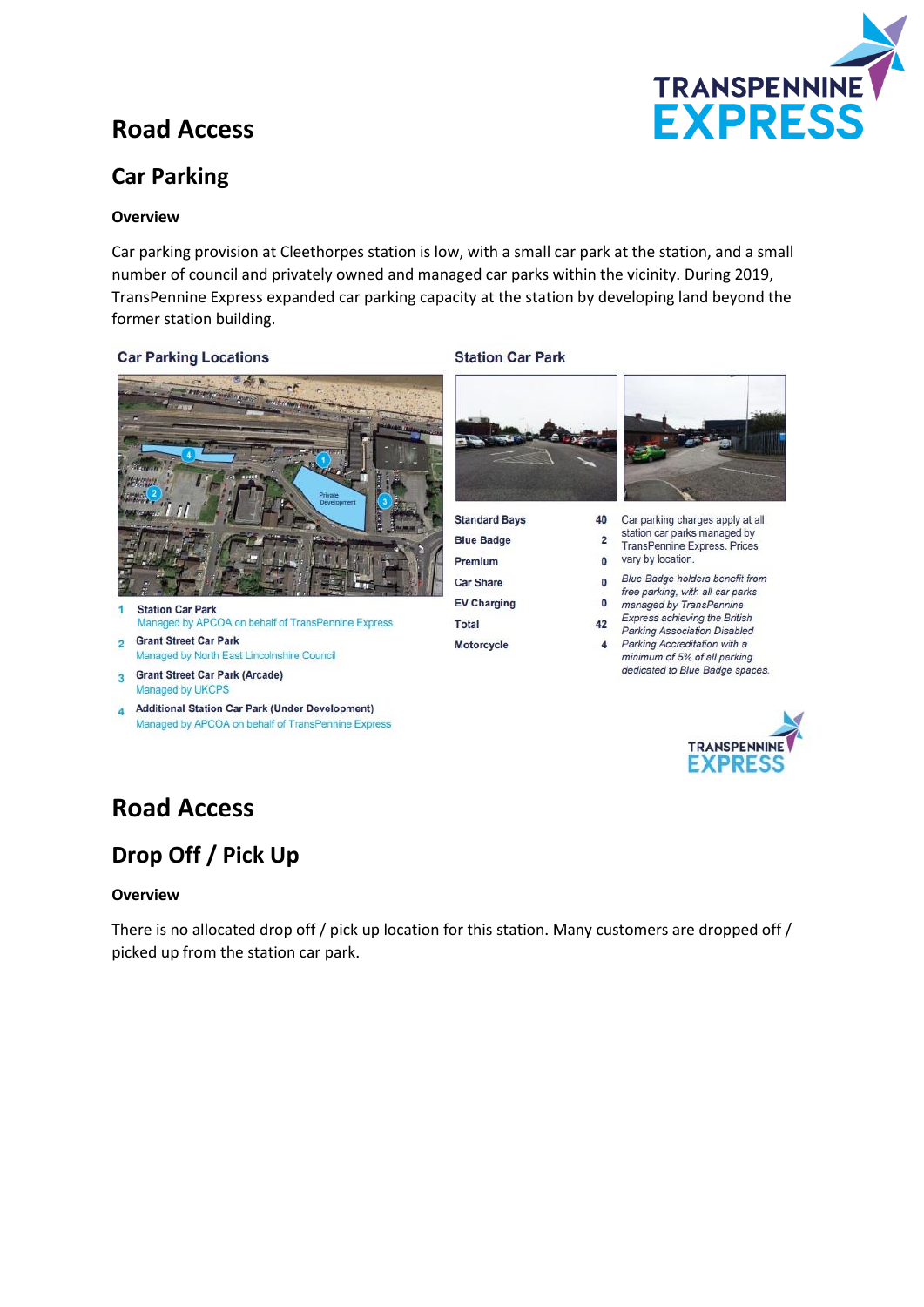# **Road Access**



### **Taxis**

#### **Overview**

There is no dedicated taxi rank at the station, however a taxi stand is provided by the local authority on Station Road, but this is rarely utilised**.**

#### **Private Hire**

The principal minicab operators in the area are:

**A and N** - 01472 600 600

**AA Radio Cars** - 01472 696 969

**Fone a Car** - 01472 200 300

Inclusion of these details doesn't represent endorsement of these firms.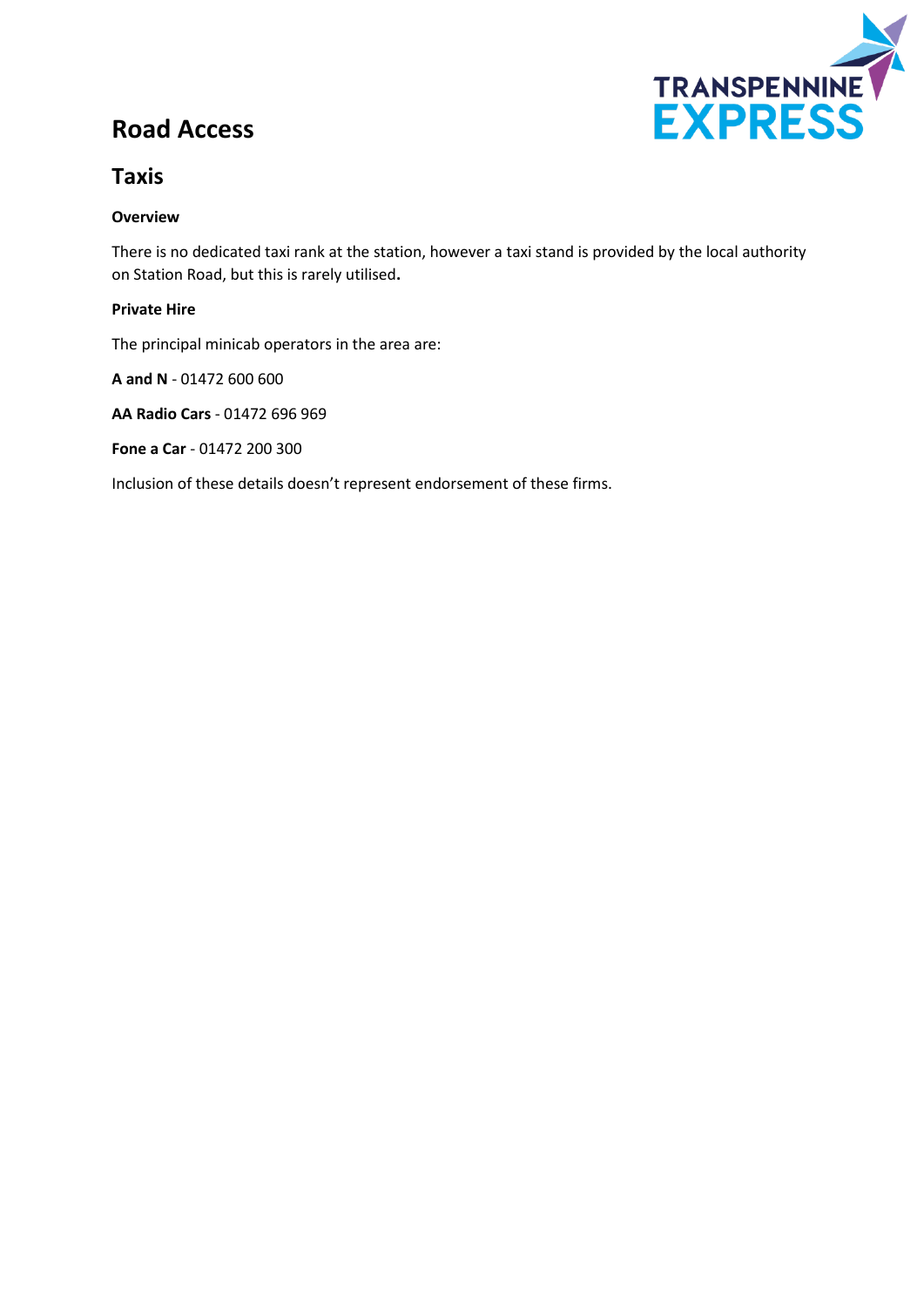

# **Customer Analysis**

### **National Rail Passenger Survey**

The COVID-19 pandemic and subsequent UK Government enforced lockdowns or Tiered system have had a seismic impact upon the railway with passenger safety being of paramount importance.

Throughout the last year, TransPennine Express have continued to run timetables that reflect demand to ensure that customers can still safely travel in accordance with Government guidance at that time.

As a result of the pandemic, passenger numbers and the need to social distance at all times have seen demand for rail travel reduce to as low as 5% of normal demand. In response to this, the planned National Rail Passenger Surveys (NRPS) and shadow NRPS surveys have not, understandably, been able to take place. Therefore, the information displayed in this Station Travel Plan is the most up to date NRPS and shadow NRPS data available.

With the majority of the country working from home if they can, there has been a noticeable reduction in usage of both car parking and cycle storage facilities across the network however this has directly correlated to the reduction in passenger numbers.

As restrictions ease at some point during 2021 as expected, we envisage an uplift in demand for rail travel with this having a subsequent impact upon passengers making use of the cycle storage facilities and car parking at the station.

Connections with other forms of transport

|                             | Autumn 2016 |       | Spring 2017 Autumn 2017 Spring 2018 Autumn 2018 Spring 2019 Autumn 2019 Spring 2020 |     |       |       |       |       |
|-----------------------------|-------------|-------|-------------------------------------------------------------------------------------|-----|-------|-------|-------|-------|
| <b>Transpennine Express</b> | 78%         | 79%   | 77%                                                                                 | 83% | 78%   | 80%   | 79%   | 76%   |
| <b>Long Distance</b>        | 80%         | 81%   | 81%                                                                                 | 83% | 82%   | 81%   | 81%   | 82%   |
| Variance                    | $-2%$       | $-2%$ | $-45$                                                                               | 0%  | $-4%$ | $-1%$ | $-2%$ | $-6%$ |
| Industry                    | 76%         | 79%   | 78%                                                                                 | 78% | 78%   | 80%   | 79%   | 80%   |
| Variance                    | 2%          | 0%    | $-1%$                                                                               | 5%  | 0%    | 0%    | 0%    | $-4%$ |

**Facilities for car parking** 

|                             | Autumn 2016 |        | Spring 2017 Autumn 2017 |        | Spring 2018 Autumn 2018 Spring 2019 Autumn 2019 Spring 2020 |        |       |        |
|-----------------------------|-------------|--------|-------------------------|--------|-------------------------------------------------------------|--------|-------|--------|
| <b>Transpennine Express</b> | 51%         | 48%    | 40%                     | 50%    | 50%                                                         | 50%    | 49%   | 45%    |
| Long Distance               | 61%         | 62%    | 58%                     | 61%    | 59%                                                         | 55%    | 55%   | 59%    |
| <b>Variance</b>             | $-10%$      | $-14%$ | $-18%$                  | $-11%$ | $-9%$                                                       | $-5%$  | $-6%$ | $-14%$ |
| Industry                    | 50%         | 50%    | 50%                     | 48%    | 50%                                                         | 60%    | 49%   | 49%    |
| <b>Variance</b>             | 1%          | $-2%$  | $-10%$                  | 2%     | 0%                                                          | $-10%$ | 0%    | $-4%$  |

**Facilities for bicycle parking** 

|                             | Autumn 2016 |       | Spring 2017 Autumn 2017 Spring 2018 Autumn 2018 Spring 2019 Autumn 2019 Spring 2020 |       |       |       |       |       |
|-----------------------------|-------------|-------|-------------------------------------------------------------------------------------|-------|-------|-------|-------|-------|
| <b>Transpennine Express</b> | 62%         | 63%   | 67%                                                                                 | 65%   | 61%   | 62%   | 60%   | 59%   |
| <b>Long Distance</b>        | 70%         | 71%   | 71%                                                                                 | 71%   | 69%   | 67%   | 68%   | 68%   |
| Variance                    | $-8%$       | $-8%$ | $-4%$                                                                               | $-6%$ | $-8%$ | $-5%$ | $-8%$ | $-9%$ |
| Industry                    | 59%         | 64%   | 61%                                                                                 | 61%   | 61%   | 62%   | 60%   | 61%   |
| <b>Variance</b>             | 3%          | $-1%$ | 6%                                                                                  | 4%    | 0%    | 0%    | 0%    | $-2%$ |

The National Rail Passenger Survey is conducted twice per year, surveying customers opinions of trains, stations and services. The scores presented relate to all TransPennine Express managed stations. They are not provided per station due to the small sample sizes, and erratic scores which would result.

For Connections with other forms of public transport, e.g. bus, taxi etc. TransPennine Express scores are strong, meeting the industry average. They fall below other long-distance operators scores due to the size and position of the stations which are managed.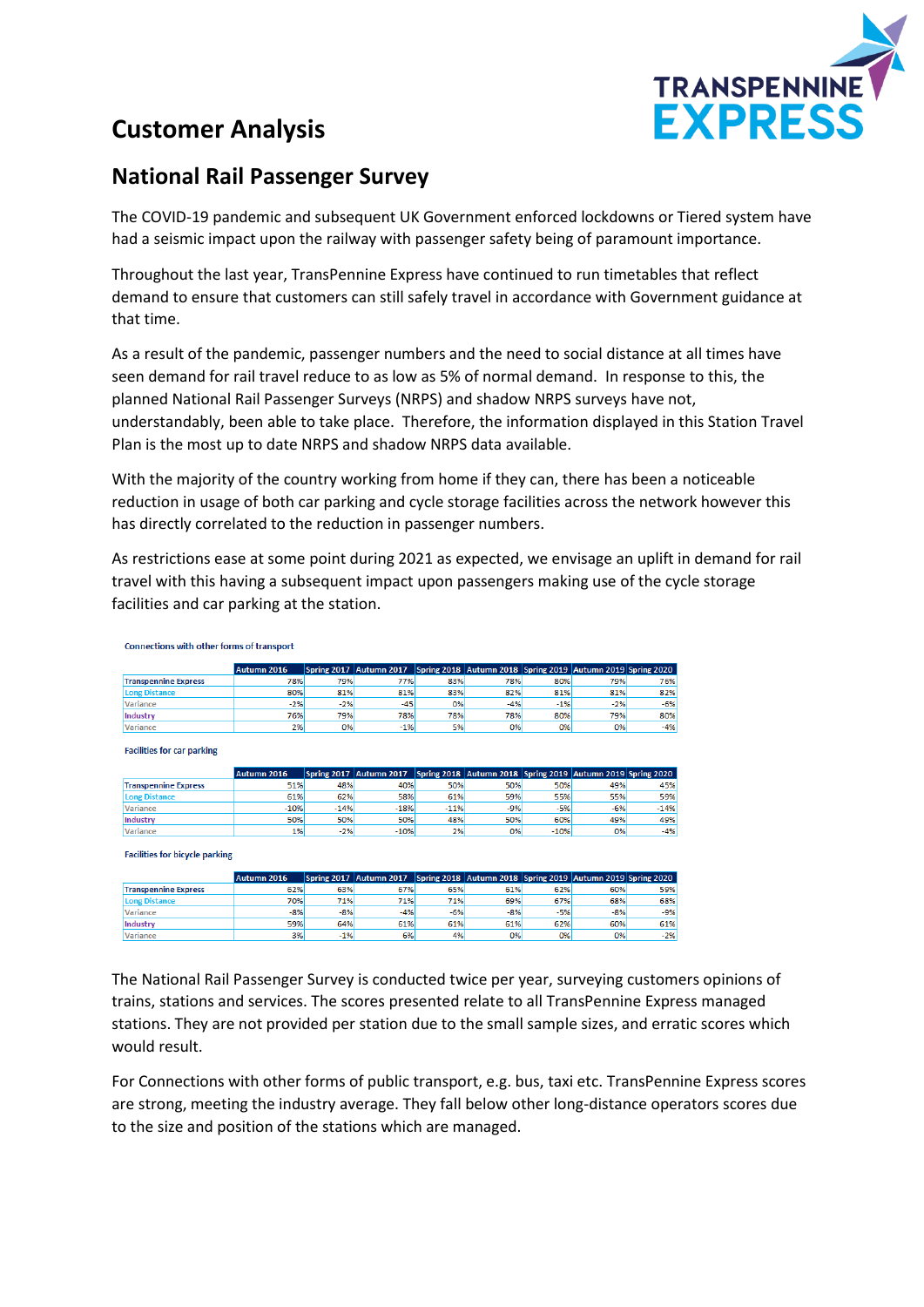

Facilities for car parking are a known issue to TransPennine Express, with capacity being a major constraint. It is for this reason our focus is to provide alternative means of accessing stations, e.g. cycling.

Scores for cycle parking are disappointing given the significant investment which has been made in recent years to improve these facilities.

# **Customer Analysis**

### **Shadow National Rail Passenger Survey**

As a result of the COVID-19 pandemic footfall across the rail network has been drastically reduced, TransPennine Express have carried on average only 5% of customers we would expect to see in normal times. With the drastic reduction in customers and the need to social distance to keep both our customers and staff safe, Shadow NRPS data has not been collected in the 2020-2021 financial year; therefore the information shown in this report is the most up-to-date data TransPennine Express have available.



The sample size for Cleethorpes railway station is small, adding to the volatility of the scores.

Being a seaside town, the footfall at Cleethorpes station varies significantly between the seasons and has an impact upon the method of transport used to access the station. For many visiting for the day, or a short break, walking is the preferred method.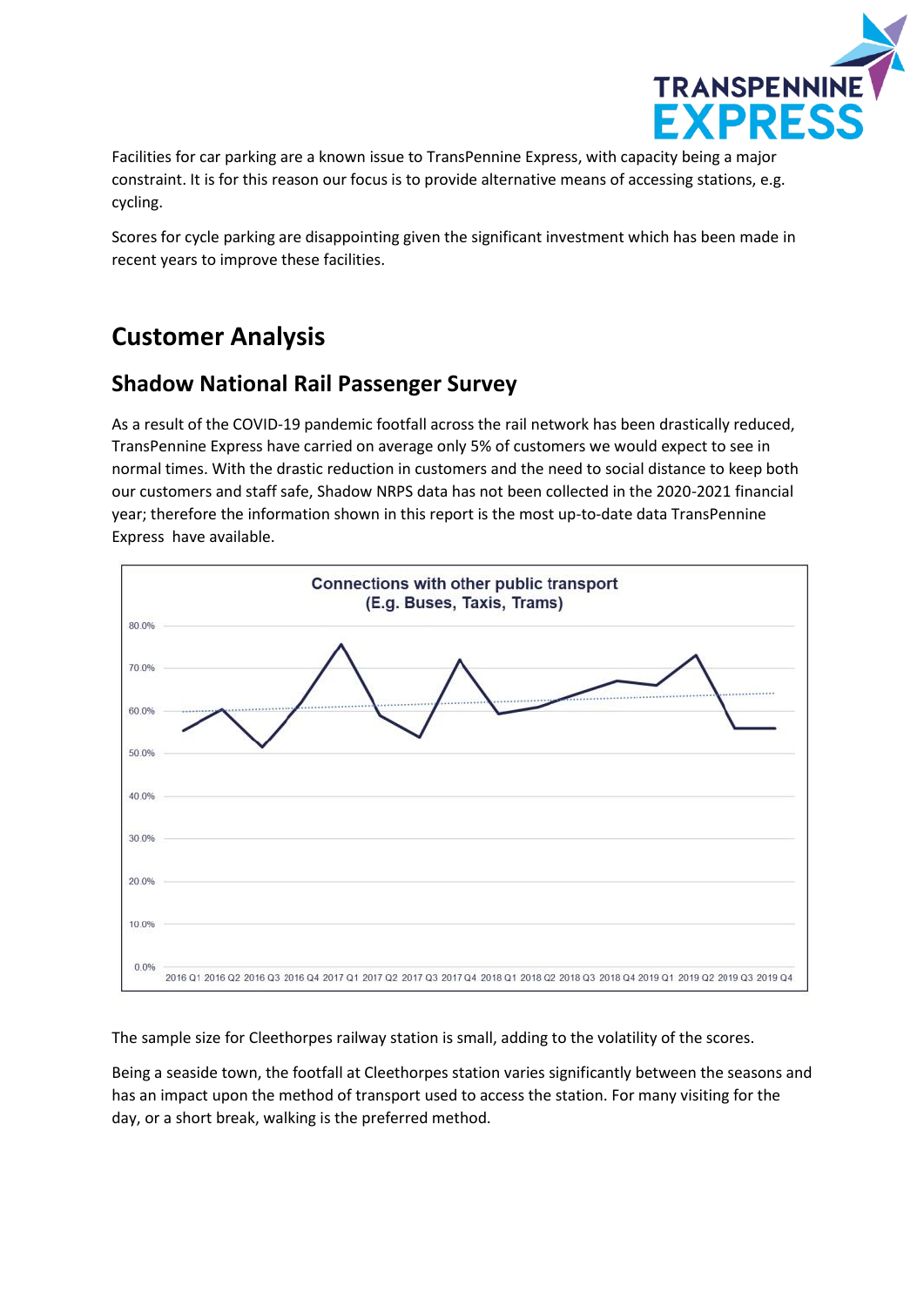

# **Customer Analysis**

### **Shadow National Rail Passenger Survey**



Car parking, as at other stations, is limited, and can cause dissatisfaction for customers. There are other car parks provided locally, however these are busy during the summer months with day trippers. The car park at Cleethorpes has been expanded, with staff parking relocated beyond the former station building, however customer capacity remains an issue.

# **Customer Analysis**



### **Shadow National Rail Passenger Survey**

The new cycle hub at the station has delivered an uplift to scores for cycle parking. Opportunities to improve the cycle parking on the concourse remain.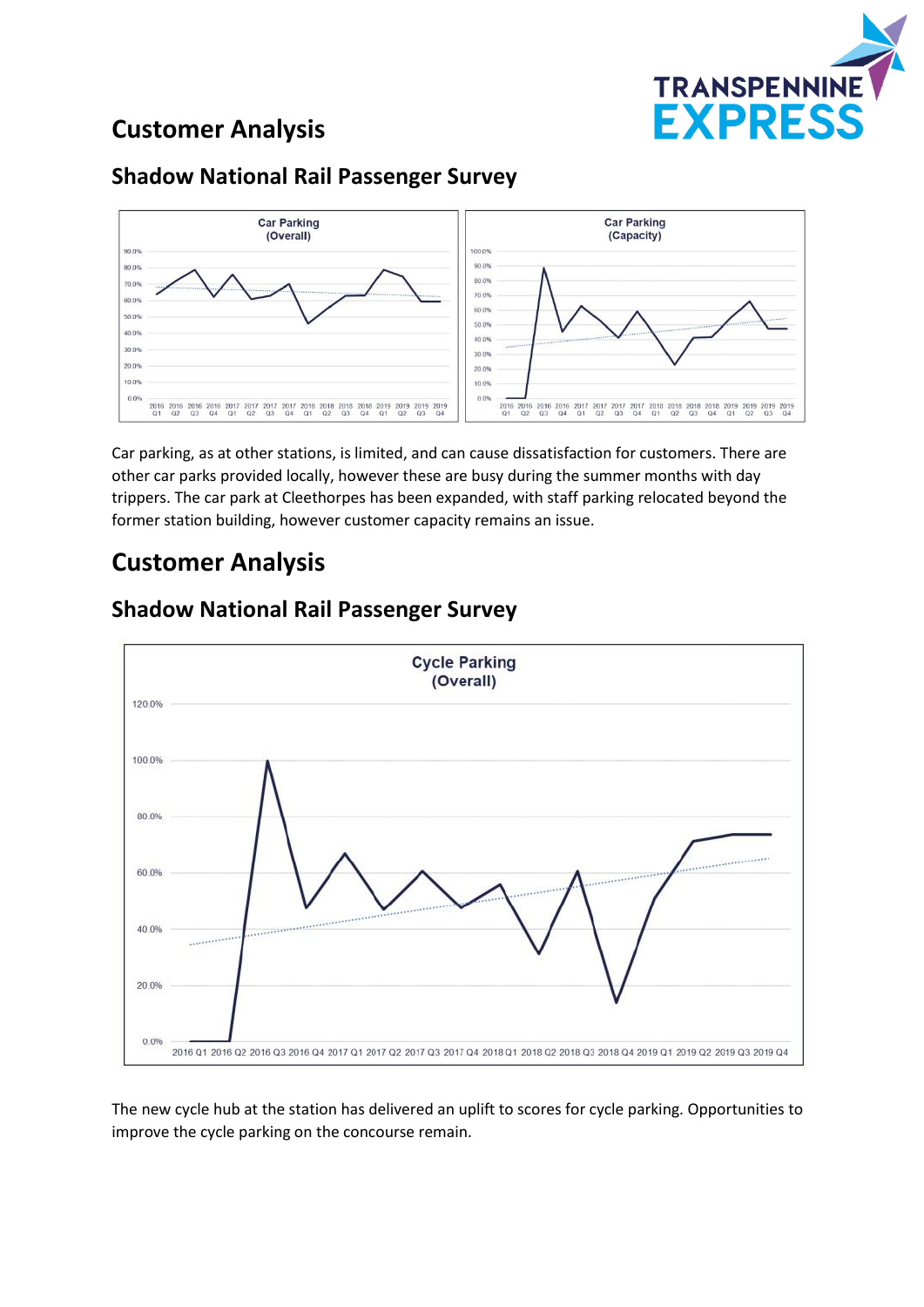

# **Customer Analysis**

### **Shadow National Rail Passenger Survey**





## **Evaluation**

### **Summary of Findings**

Cleethorpes is a busy station, attracting high leisure footfall, particularly in the summer months, and acting as a service interchange for customers accessing the Barton branch line. The completion of the new cycle hub at Cleethorpes station in the old ticket office, with a shop offering cycle hire, repairs and parking now provides secure cycle parking for customers. Local buses are available just a short walk from the station, and provide links to local conurbations, often continuing to Grimsby and to local attractions. The station is located at the opposite end of the town from the amusement parks, but still gives convenient access to the pier within a very short walk. Whilst there is a taxi rank close to the station, it is not well used, and there is a definite preference towards minicabs which make use of the station car park for drop off/pick up.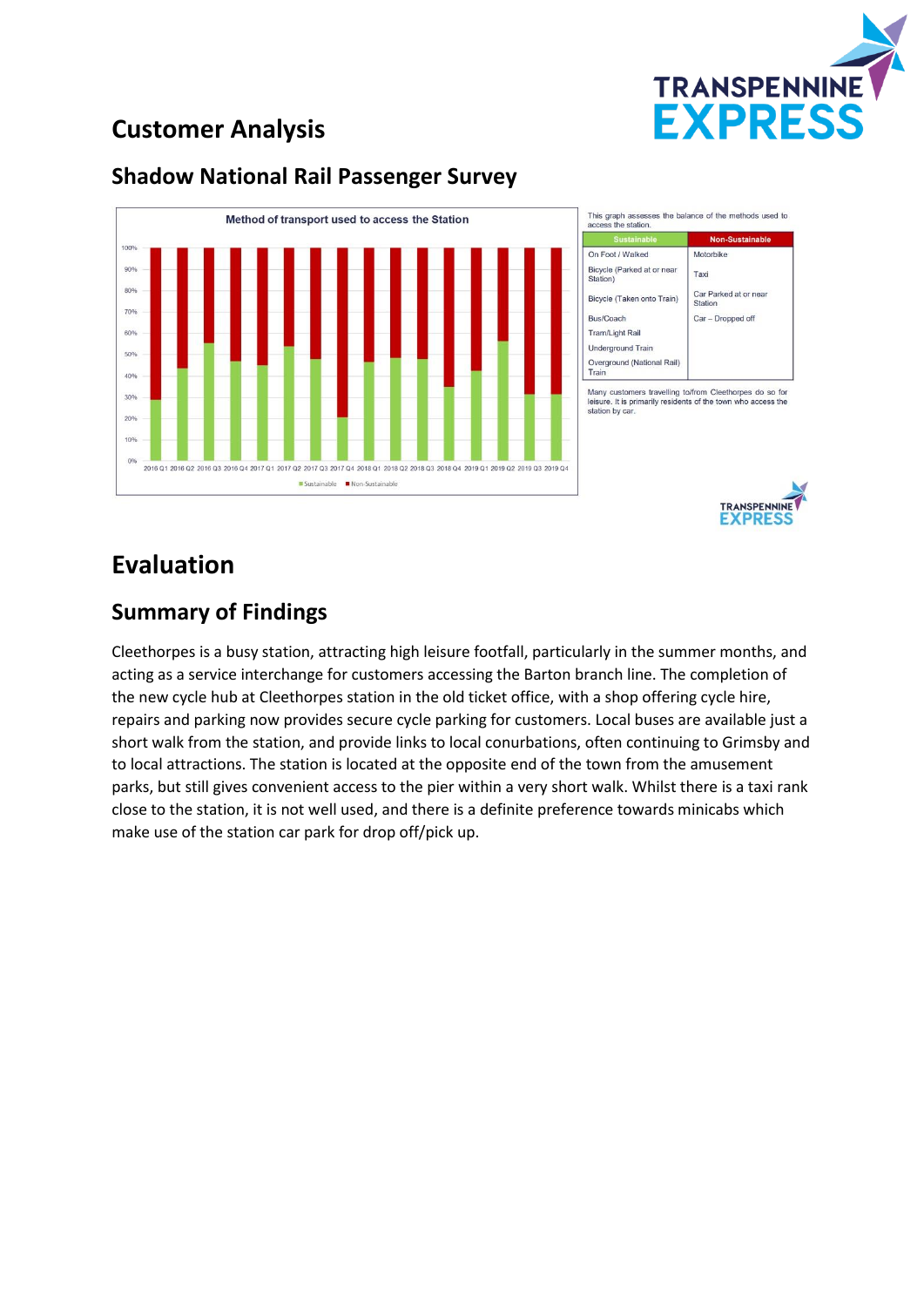# **Delivery**



## **Objectives, Targets & Actions**

#### **Objectives**

- Encourage travel to/from our stations by sustainable methods.
- Increase awareness of the facilities which are available at our stations and in the surrounding area to support travel by sustainable modes
- Make improvements to the facilities at our stations to support travel by sustainable modes to provide a consistent standard across all TransPennine Express stations, adopting industry best practice where possible.
- Implement innovative solutions to enhance the experience of travelling to/from our stations by sustainable methods.
- Work alongside TransPennine Express accessibility customer panel to review the accessibility features at stations and actively seek new and innovative solutions to aid autonomous travel.
- Regularly monitor and evaluate travel patterns to/from our stations to gain an accurate representation of modal share and use these results to set appropriate targets and monitor the effectiveness of the work being undertaken to encourage travel by sustainable methods.

#### **Targets**

• Year-on-Year percentage increase for modal share by sustainable methods.

#### **Actions**

The actions set out in this Station Travel Plan complement or are in addition to the 400 Franchise Commitments which TransPennine Express set out to deliver within a seven year franchise period, each of which is designed to revolutionise the train service and improve the customer experience for rail users across the North. Note that at the time of writing that franchise is currently suspended with services being delivered through an Emergency Recovery Measures Agreement for TransPennine Express between FirstGroup and the Department for Transport.

A number of these commitments have already been delivered and are already having a positive effect. Full details of all of the franchise commitments can be found on the Department for Transport website via the following link:

#### <https://www.gov.uk/government/publications/transpennine-express-2016-rail-franchise-agreement>

Minor Works schemes are developed on an annual basis by TransPennine Express, which seek to address small to medium scale accessibility issues at our stations, such as installing handrails and height adjustable booking office counters. The specific works for this station are not referenced in this document but are available on request by contacting the Accessibility & Integration Manager.

Each action set out in this plan has been written to be SMART:

- Specific
- Measurable
- Attainable
- Realistic
- Time-bound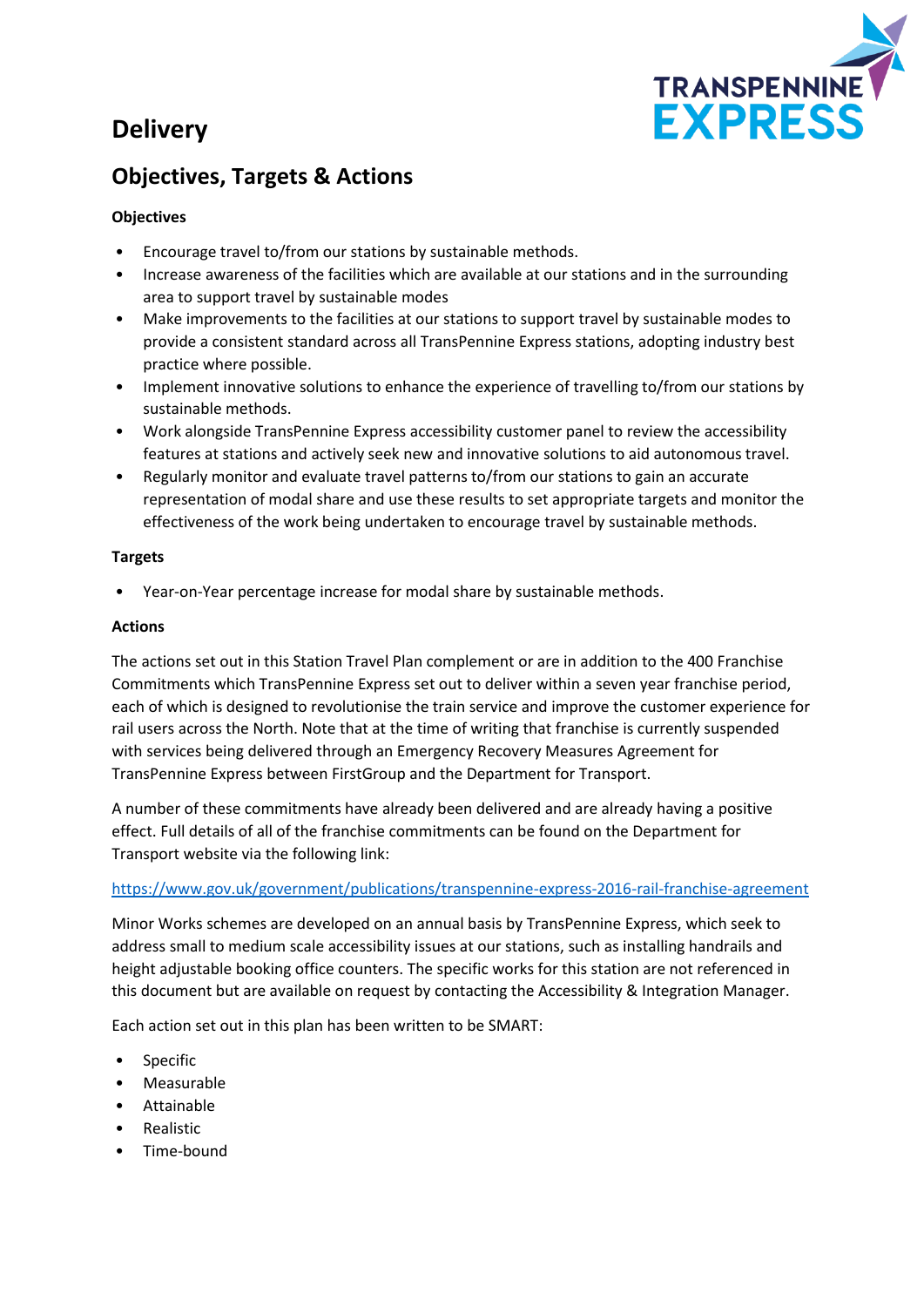

## **Delivery Action Plan**

| <b>Theme</b>               | <b>Description</b>                                                                                                                                                                                                                                                                                           | Impact | <b>Funding Source</b>           | <b>Deadline</b>                                           | <b>Risk</b>                                             | <b>Priority</b> | <b>Update</b>                                                                                                                           |
|----------------------------|--------------------------------------------------------------------------------------------------------------------------------------------------------------------------------------------------------------------------------------------------------------------------------------------------------------|--------|---------------------------------|-----------------------------------------------------------|---------------------------------------------------------|-----------------|-----------------------------------------------------------------------------------------------------------------------------------------|
| <b>Public</b><br>Transport | Engage with local transport operators and local<br>authorities to jointly review timetables to understand<br>what connections are currently available with which<br>services, and identify where changes could be made,<br>or trials initiated.                                                              | High   | To be<br>determined             | Within 12 months                                          | No risk is<br>associated with<br>this activity          | High            | Further discussions needed                                                                                                              |
| <b>Information</b>         | Conduct specific customer surveys at the station at a<br>frequency no less than every 12 months to understand<br>modal share, particularly asking 'have you changed<br>your method for travelling to the station' and 'have<br>you started using train within the last 12 months' to<br>measure modal shift. | Medium | To be<br>determined             | Annually                                                  | No risk is<br>associated with<br>this activity          | Medium          | Shadow NRPS utilised for<br>user insight.                                                                                               |
| Cycling                    | Conduct cycle audits at a frequency no less than every<br>quarter to monitor utilisation and state of repair and<br>determine if the facilities are fit for purpose.                                                                                                                                         | Low    | None required                   | Quarterly                                                 | No risk is<br>associated with<br>this activity          | Medium          | DfT are considering how<br>cycle utilisation data is<br>collected and consolidated.<br>TPE will replace this method<br>when determined. |
| <b>Car Parking</b>         | Collect car park utilisation data and monitor this,<br>alongside station footfall figures to ascertain whether<br>a footfall increase is being achieved through car usage<br>or through sustainable modes.                                                                                                   | Low    | None required                   | Quarterly                                                 | No risk is<br>associated with<br>this activity          | Medium          | Progress project now new<br>parking facilities available.                                                                               |
| <b>Car Parking</b>         | Promote car sharing through the advertising of online<br>car sharing databases. Consideration should be given<br>to potential incentives which could be offered.                                                                                                                                             | High   | To be<br>determined             | Trial to be scoped<br>and implemented<br>within 12 months | Promotion of<br>car sharing may<br>promote car<br>usage | Medium          | Progress project now new<br>parking facilities available.                                                                               |
| <b>Accessibility</b>       | Work alongside TPE's various accessibility customer<br>panels to review the accessible features at stations<br>and use their insight to develop and progress and<br>install new products to support accessible travel                                                                                        | Medium | Minor works-<br>innovation fund | 12 months                                                 | There is no risk<br>associated with<br>this work        | Medium          | The groups convene with<br>TransPennine Express every<br>quarter                                                                        |